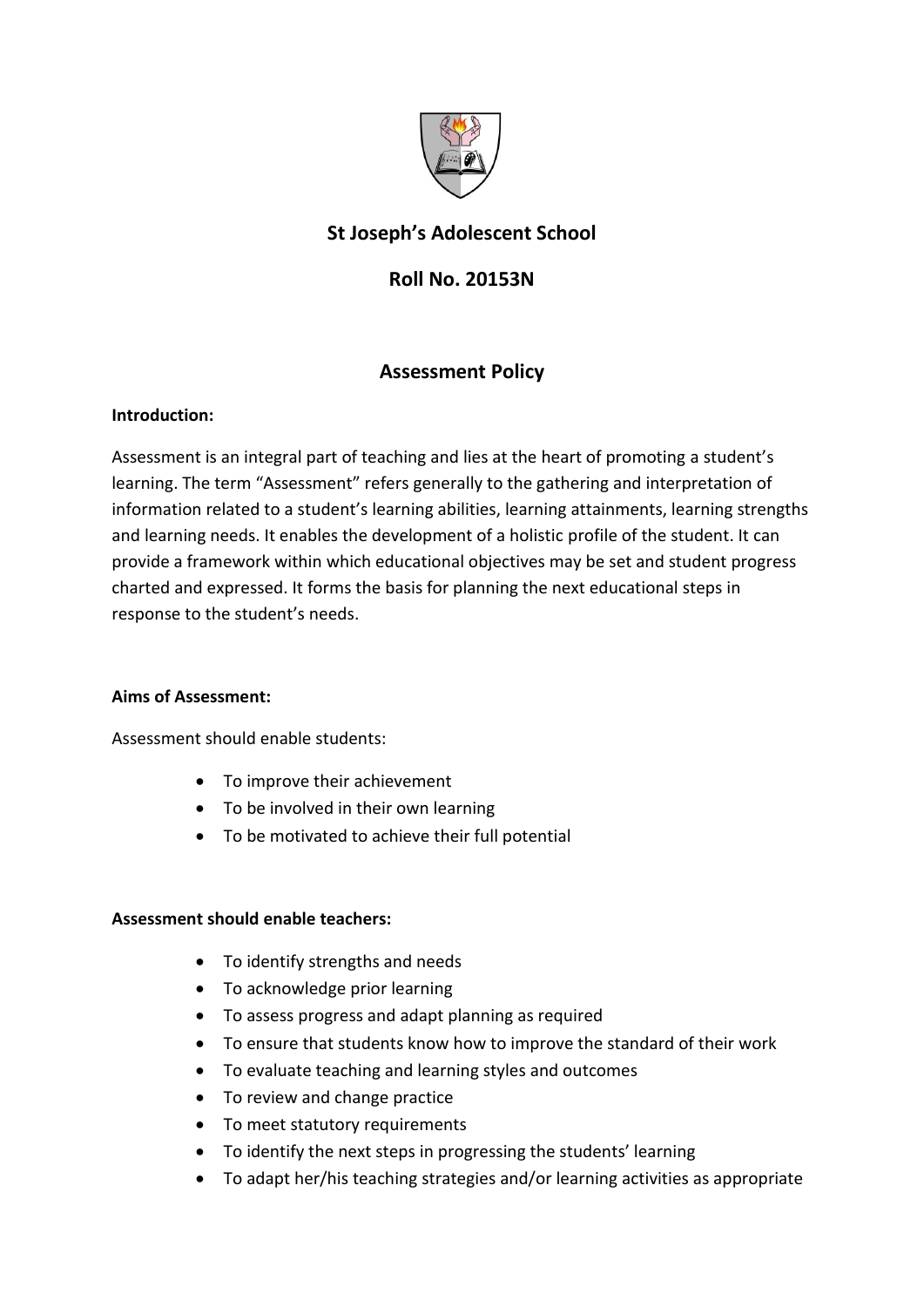- To provide students and parents with information regarding progress
- To establish baseline data in relation to a student's attainments in specific subjects
- To report to the Multi-Disciplinary Team in St Joseph's Adolescent Service strengths, needs and progress of students.

#### **Reporting of assessment should enable parents:**

- To be involved in their child's learning
- To understand and encourage the progress their child is making

#### **Nature and Purpose of Assessment:**

Definition:

Assessment in education is 'about gathering, interpreting and using information about the processes and outcomes of learning' (NCCA Guidelines 2007). It takes different forms and can be used in a variety of ways. St Joseph's Adolescent School will use a continuum of assessment methods ranging from student-led assessment through to teacher-led assessment.

The underlying philosophy/rationale taken to assessment in this school:

St. Joseph's Adolescent School is recognized as a special school, which functions, as outlined in our mission statement, to provide a therapeutic and supportive milieu within the school setting for students experiencing mental health difficulties. The school functions as part of a multi-disciplinary team (MDT) at St Joseph's Adolescent and Family Services. Students from the Day Unit and the Adolescent In-Patient Unit attend the school, as outlined in their careplan.

St. Joseph's Adolescent School is a co-educational special school with a broad curriculum, which aims to cater for the diverse needs, abilities and aptitudes of its students aged 13 to 18 years. The special needs category designated by the Department of Education and Skills (DES) is 'severe emotional disturbance' and the pupil-teacher ratio for this category is currently 6:1.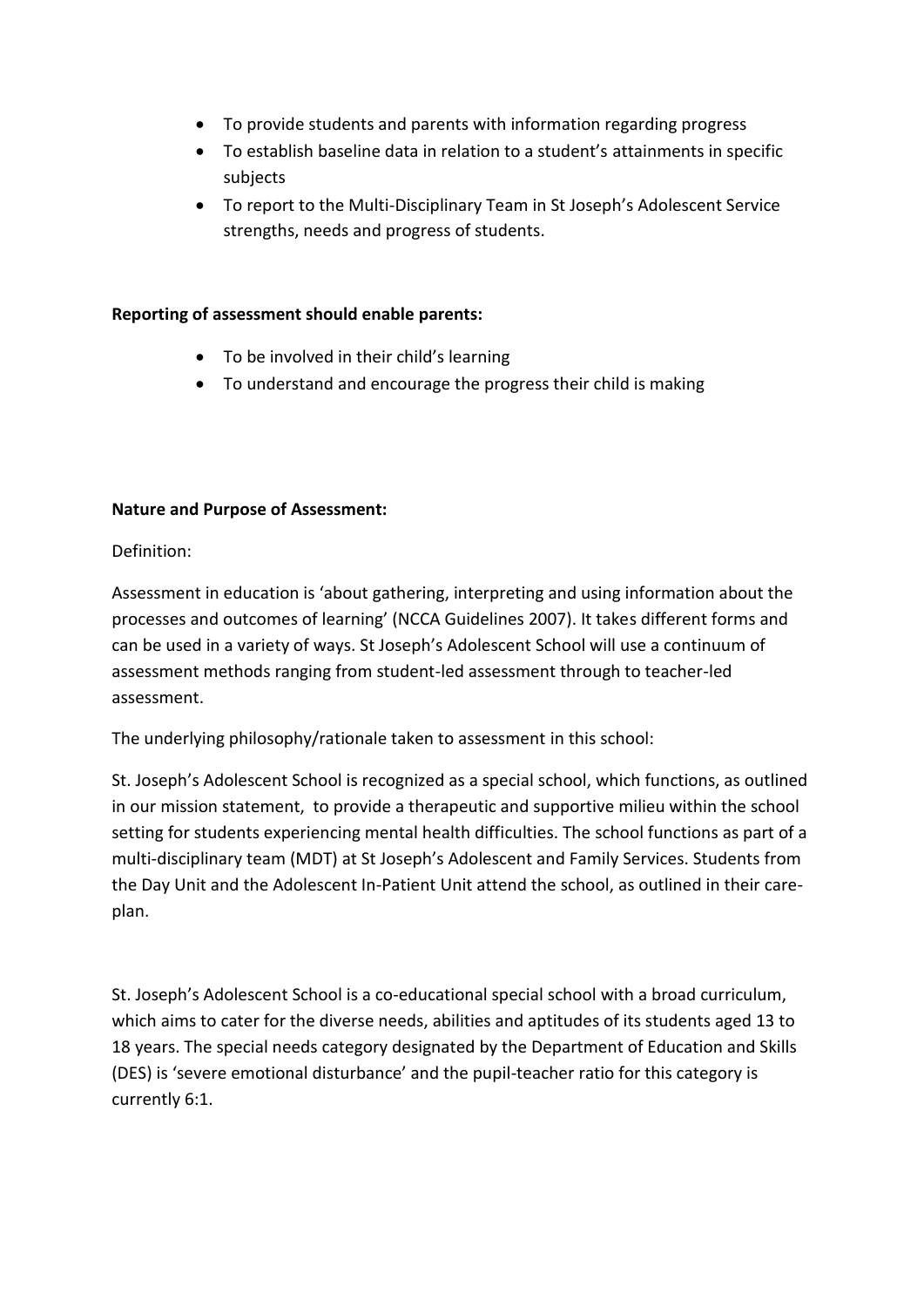Assessment in our school needs to be adapted in regard to the presenting needs of our students, the short-time nature of their placements in the school and the need to liaise closely with referring/local schools:

- School placements are short-term (vary from 6 weeks to 12 months), depending on the severity of the mental health/emotional difficulties. Average attendance is about 12 weeks.
- Students present with a wide range of mental health difficulties such as psychosis, severe anxiety, depression, schizophrenia, Autism Spectrum Disorder, ADHD, OCD, Conduct Disorder, eating disorders, suicidal ideation and deliberate self-harm.
- All students are supported in a phased return to their own school/training, including school meeting at student's school or training centres such as Youthreach, Solas, National Learning Network, Eve Holdings, etc.

Assessment in the school forms part of the overall assessment of a student's needs in St Joseph's Service and is incorporated into the Care Plans as formulated by all members of the Multi-Disciplinary Team.

### **Individual Education Plan (IEP):**

The development of an 'Individual Education Plan' (IEP) is central to the education of each student, as outlined in the School Policy on Special Educational Needs (SEN). Initially, the Key-Teacher meets with the student for an 'educational intake interview'. The student is involved in the development of his/her IEP in addition to parents/guardians, teachers, members of the MDT and teachers from the referring school. In order to facilitate this process, Student/Parent/School Input Forms have been developed. (Appendix A). Feedback of information from each of those forms is incorporated into the IEP as appropriate. An initial school meeting with parents/guardians supplements this information.

### **The IEP includes the following:**

- Personal information
- School information/SEN/curriculum/subjects/learning/social aspects
- Diagnostic information on admission to St. Joseph's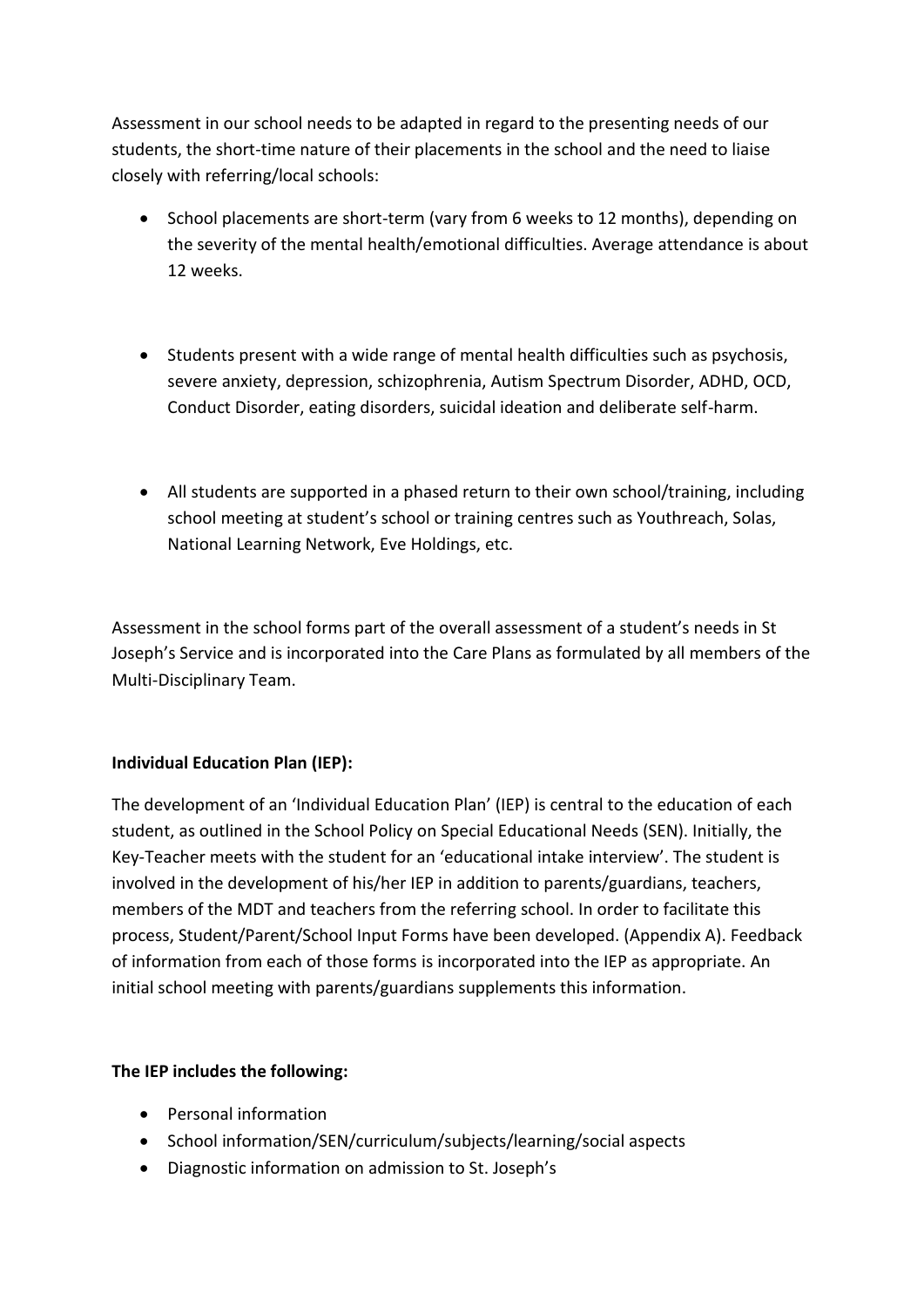- Key personnel involved in the IEP
- Impact of SEN on educational development
- Formal and informal assessments (see below)
- Interests and strengths
- Learning needs and behavioural needs
- Subject / targets with teaching methods / resources
- Progress and outcomes.
- Start and review dates

In relation to the IEP, every effort is made to set appropriate short term goals for the student. These will be reviewed with the student and, on a weekly basis, (currently on Wednesday at 2pm) by all key teachers as a conference-group. The allocated key teacher will oversee the transition from school to the next setting (as per the EPSEN Act, 2004). (See Appendix B: IEP Template)

#### **Forms of Assessment:**

Assessments can be either informal or formal.

1. Informal Assessment

The most common forms of assessment used in the school are of an informal nature and these take place regularly in the classroom. These informal assessments are at the discretion of individual teachers who will use them constructively for learning to take place. Timely feedback and constructive advice are vital components in this process. Where appropriate, teachers will keep records of these assessments to provide an insight into a student's progress over time and to fully inform the learning process. Key teachers will record this progress in the student's IEP. Informal assessment methods include:

- Questions and answers in class
- Worksheets and written class-work
- Essays and assignments
- Reading and writing in class
- Teacher observations
- Teacher daily and weekly evaluations (recorded on School-T Drive)
- Sample exam questions
- Homework written or learned.

#### 2. Formal Assessment

There are various types of formal assessments that take place in the school. As student placements are short, the school does not provide regular house examinations, such as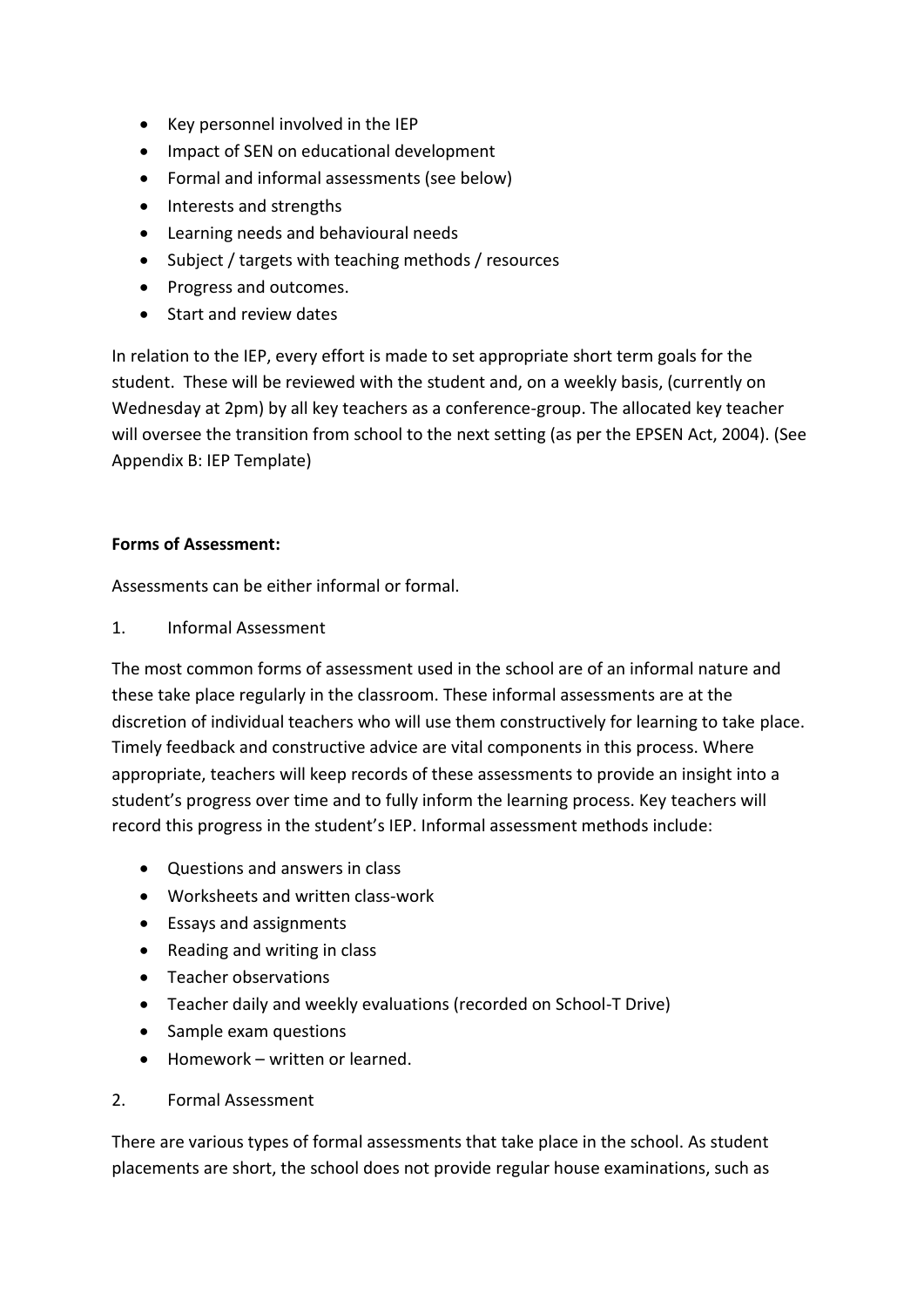Christmas and Summer Examinations. However, all students are offered formal assessment in some form during their placement. Formal assessments include:

- 'Mock Examinations' for Junior Certificate students (3rd year) and Leaving Certificate students (6th year) during the month of February
- End of Chapter/Topic Tests
- Aural/Oral Tests
- Junior and Leaving Certificate Examinations
- Leaving Certificate Applied Continuous Assessments and Examinations
- York Assessment of Reading for Comprehension

Both informal and formal assessments, as above, and the input of other professional reports (such as, Speech and Language Therapy, Psychology, etc.) enable a profile to be built up of each student. (See IEP). From this planning teachers generate programmes of work and lesson plans, with clear learning targets and activities.

See Appendix C for full list of assessments currently being used in the school.

### **Assessment Approaches:**

This Assessment Policy is based on two assessment approaches and St Joseph's Adolescent School will use a balanced combination of both:

Assessment for Learning (AfL) takes place when the teacher shares information with the student about the student's learning and when the teacher uses this information to plan the next steps in their teaching and in the student's learning. AfL is characterised by:

- Sharing learning goals with students
- Helping students to recognise the standards they are aiming for
- Involving students in assessing their own learning
- Providing feedback, which helps students recognise what they must do to close any gaps in their knowledge or understanding
- Communicating to the student that they can improve
- Adjusting teaching to take account of the results of assessment.

Assessment of Learning (AoL) is used to provide a summary of what the student has achieved at fixed points, such as end of period of study or when a unit of work is completed or at the end of an academic year. Information from assessment of learning can be used to report to others, such as parents, teachers and members of the MDT.

### **Responsibilities:**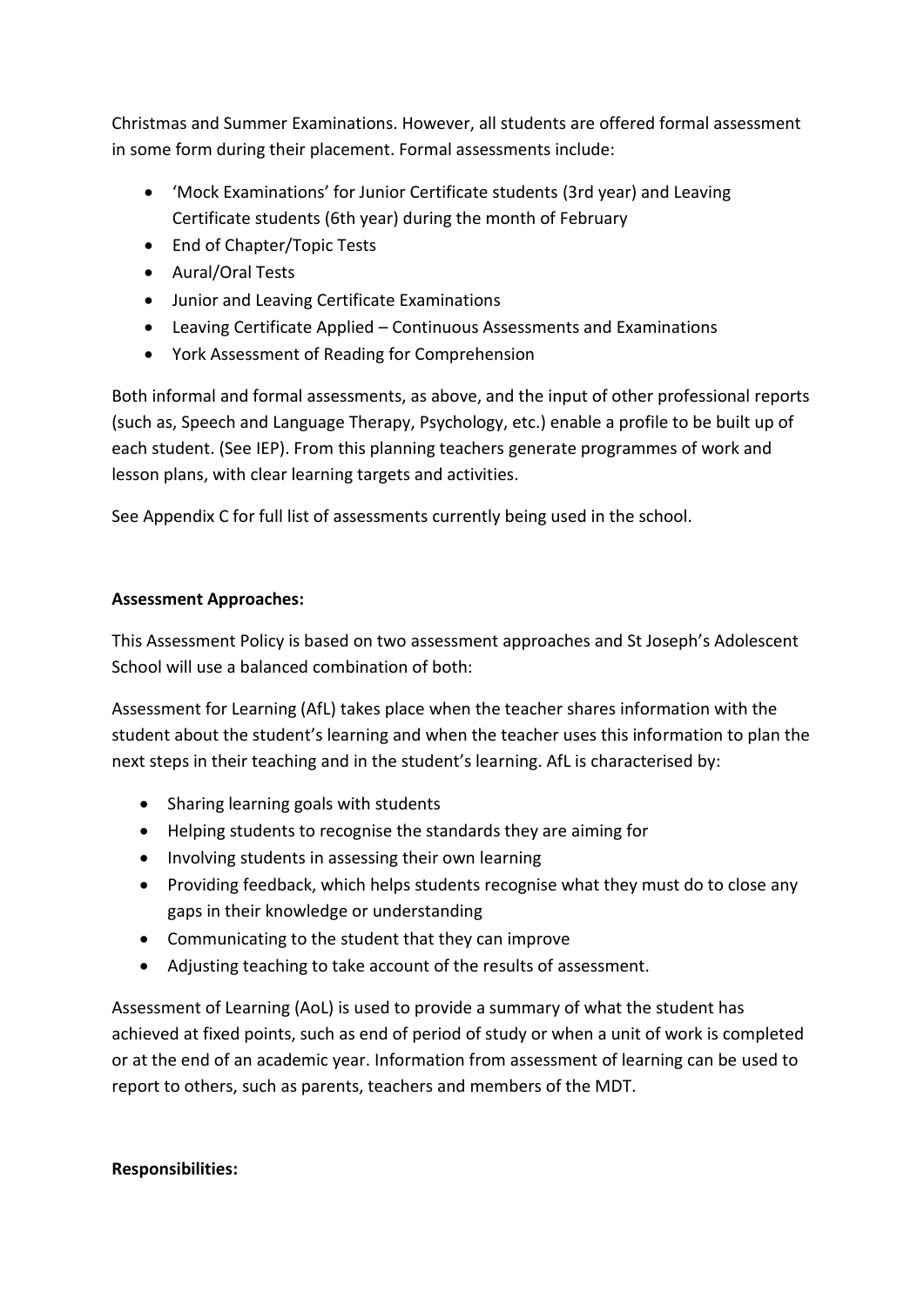The Principal and teachers share the responsibility to assess students, record progress and identify learning needs.

## **Record Keeping:**

Record keeping is an essential element of good teaching. It provides the basis for reports and discussions with parents. However it must not be so detailed that it hinders teaching and learning. A record of academic subject matter covered in each class and daily/weekly evaluations of each student's presentation, engagement and outcomes are recorded on the St Vincent's Hospital Schools/T Drive. This can be accessed in both the Day Unit and AIPU. The evaluations are presented at the MDT meetings on a weekly basis in each Unit. Each student's IEP is also recorded on the School/T Drive. All other forms of assessment and reports are recorded in the appropriate school files for each school-year and stored safely in the school office.

### **Implementation of Record Keeping:**

Each teacher will be responsible for maintaining the following:

- A short-term plan of teaching and assessment activities (weekly)
- A medium-term plan of teaching and assessment activities (4-6 weeks)
- $\bullet$  An IEP.

### **Reporting and using the results of Assessments to improve student learning:**

Parents/Guardians play a critical role in supporting their children's learning. The Principal and teachers in St Joseph's School share information with parents/guardians about the progress that students are achieving in the school. In this regard, teachers use different sources of evidence, such as informal and formal assessments (as recorded on the IEP) and examples of students' work. Key teachers meet parents/guardians on at least two occasions during a student's placement – shortly after admission in regard to the IEP and prior to reintegration to their school.

### **Discharge Reports:**

On discharge, the parents/guardians of each student are provided with a full assessment report. As part of this report, key teachers are responsible for completing, in the appropriate section, a discharge report under the heading 'Educational Interventions'. This may include details of the student's engagement in the educational programme,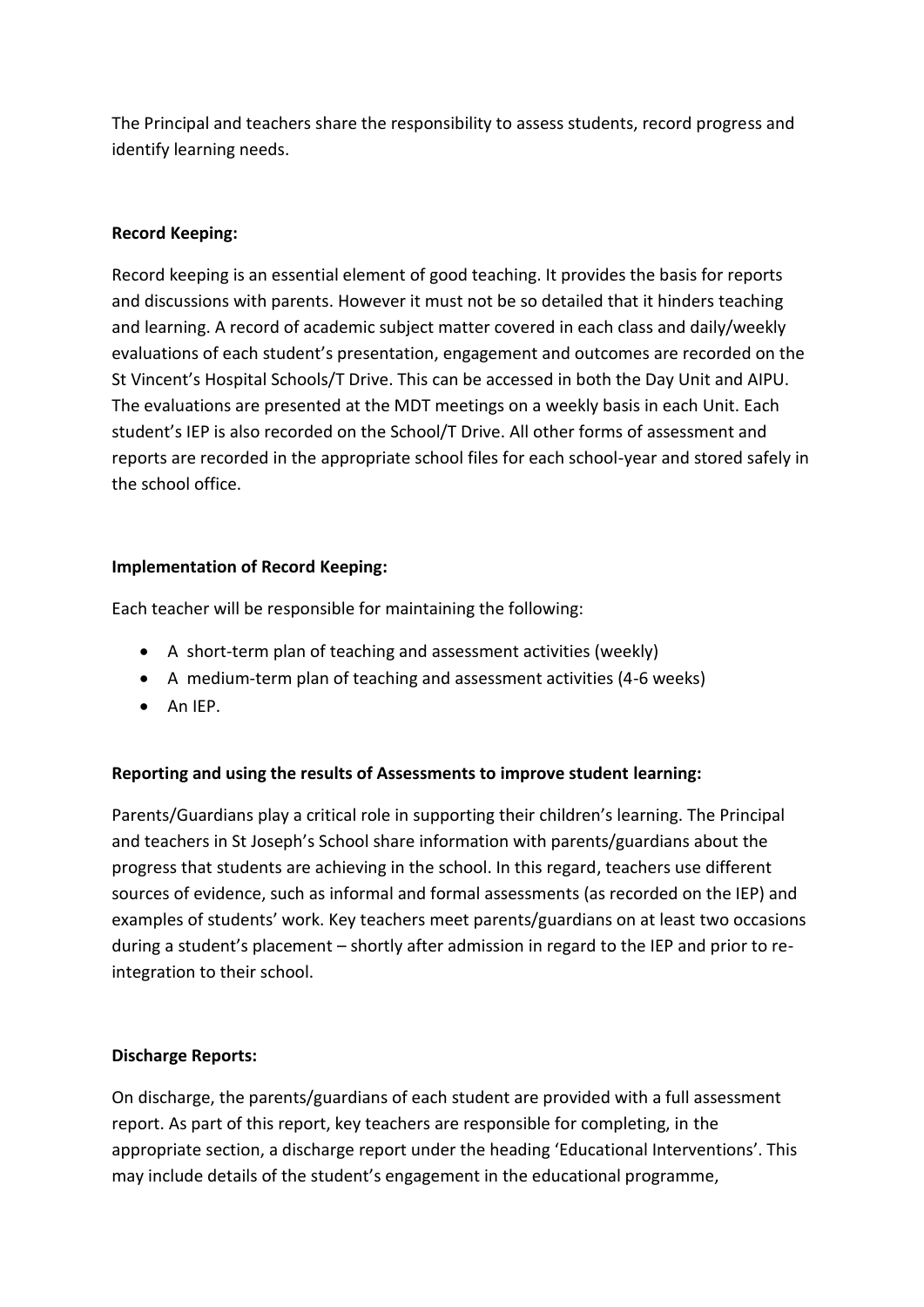presentation and concentration, peer and adult relationships, educational outcomes achieved, strengths and learning needs identified. Further educational recommendations and supports for parents and schools are included.

#### **Implementation:**

This policy supersedes the (Draft) Assessment Policy drawn up in 2008 and is effective from October 2014

| Policy Reviewed October 2014    |  |  |
|---------------------------------|--|--|
| Ratified by Board of Management |  |  |
|                                 |  |  |
| Signature                       |  |  |
| Chairperson Board of Management |  |  |
| Date                            |  |  |
| <b>Review Date</b>              |  |  |

References:

Department of Education and Science (2007) Inclusion of Students with Special Educational Needs: Post-Primary Guidelines. Dublin: Government Publications Sales Office.

Department of Education and Science (2000) Learning Support Guidelines. Dublin: Government Publications Sales Office.

Department of Education and Science (2012) School Self-Evaluation: Guidelines for Primary Schools. Dublin: Inspectorate, Department of Education and Skills.

NCSE (2007) Guidelines on the Individual Education Plan Process. Dublin: Government Publications Office.

NCCA (2010) Standardised Testing In Lower Secondary Education. NCCA Research Report No. 12. Dublin: NCCA.

NCCA (2008) Exceptionally Able Students: Draft Guidelines for Teachers. Dublin: NCCA.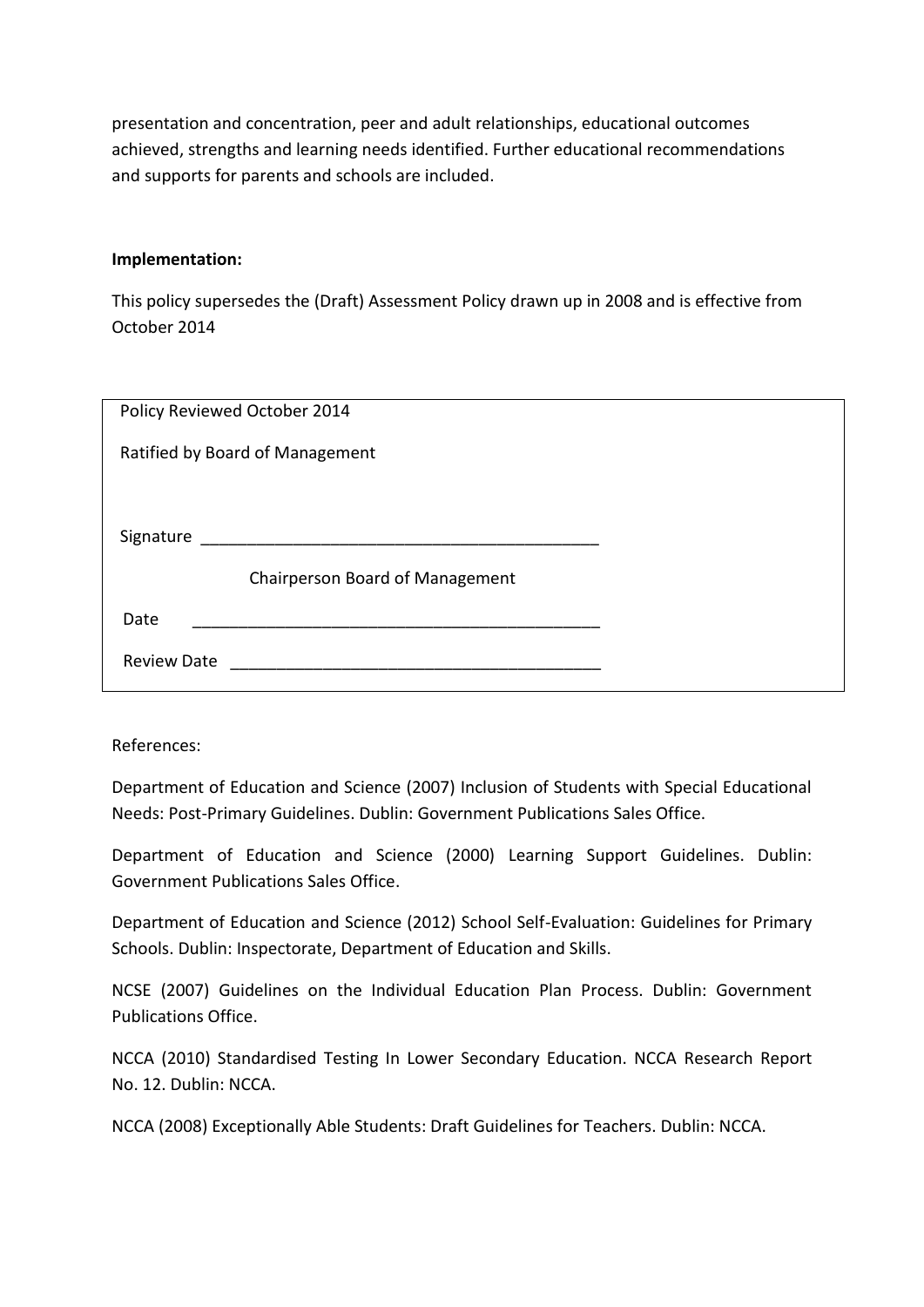NCSE (2012) Research Report No. 10 Curriculum and Curriculum Access Issues for Students with Special Educational Needs in Post-Primary Settings: An International Review. Authors: Alison O'Mara, Benedicte Akre, Tony Munton, Isaac Marrero-Guillamon, Alison Martin, Kate Gibson, Alexis Llewellyn, Victoria Clift-Matthews, Paul Conway and Chris Cooper

Circular 0056/2011: Initial Steps in the Implementation of the National Literacy and Numeracy Strategy

Government of Ireland (1998) Education Act. Dublin: Government Publications Sales Office.

Government of Ireland (2004) Education for Persons with Special Education Needs (EPSEN), Dublin: Government Publications Sales Office

NCCA (2009) Reporting to Parents in Primary School: Communication, Meaning and Learning. Dublin: NCCA.

NCCA (2008) Exceptionally Able Students: Draft Guidelines for Teachers. Final Report on the Consultation.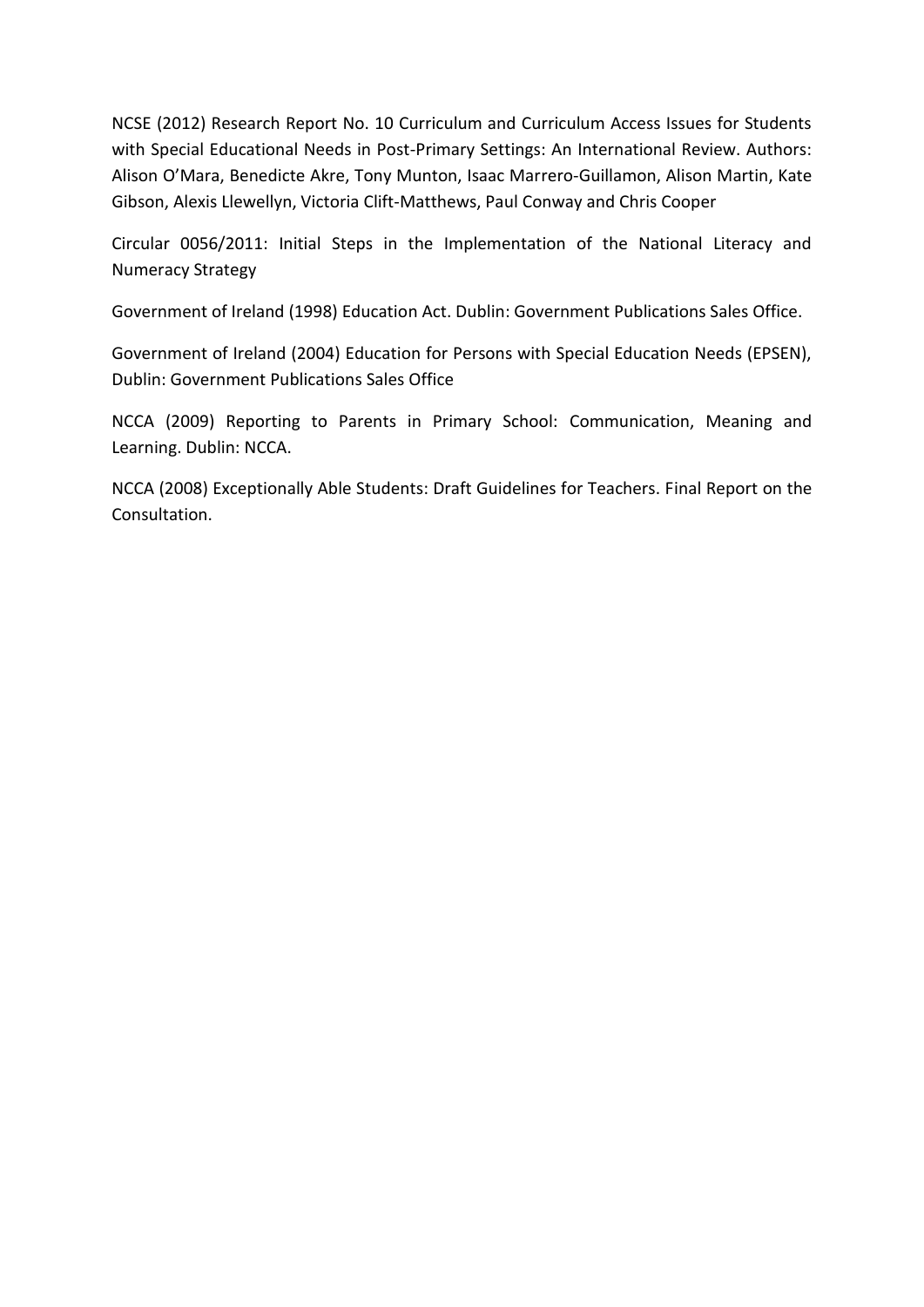#### Appendix A:

- 1) IEP Input Form (Student)
- 2) IEP Input Form (Parent/Guardian)
- 3) IEP Input Form (Current School)

#### Appendix B:

Student name:

School: Year: Age:

Past School:

Summary of information (formal & informal MDT assessments/recommendations & dates)

Additional Information/Concerns:

| Summary of Strengths (incl. attainments, preferences, interests, learning style) and Needs |              |  |
|--------------------------------------------------------------------------------------------|--------------|--|
| <b>STRENGTHS</b>                                                                           | <b>NEEDS</b> |  |
| <b>Priority Learning Needs</b>                                                             |              |  |
| Subjects:                                                                                  |              |  |
| Goals:                                                                                     |              |  |

| Learning           | <b>Teaching</b>    | Progress/Outcomes | <b>Status</b> | <b>Staff</b> |
|--------------------|--------------------|-------------------|---------------|--------------|
| targets/Objectives | Strategy/Resources |                   | date          | Involved     |
|                    |                    |                   |               |              |
|                    |                    |                   |               |              |
|                    |                    |                   |               |              |